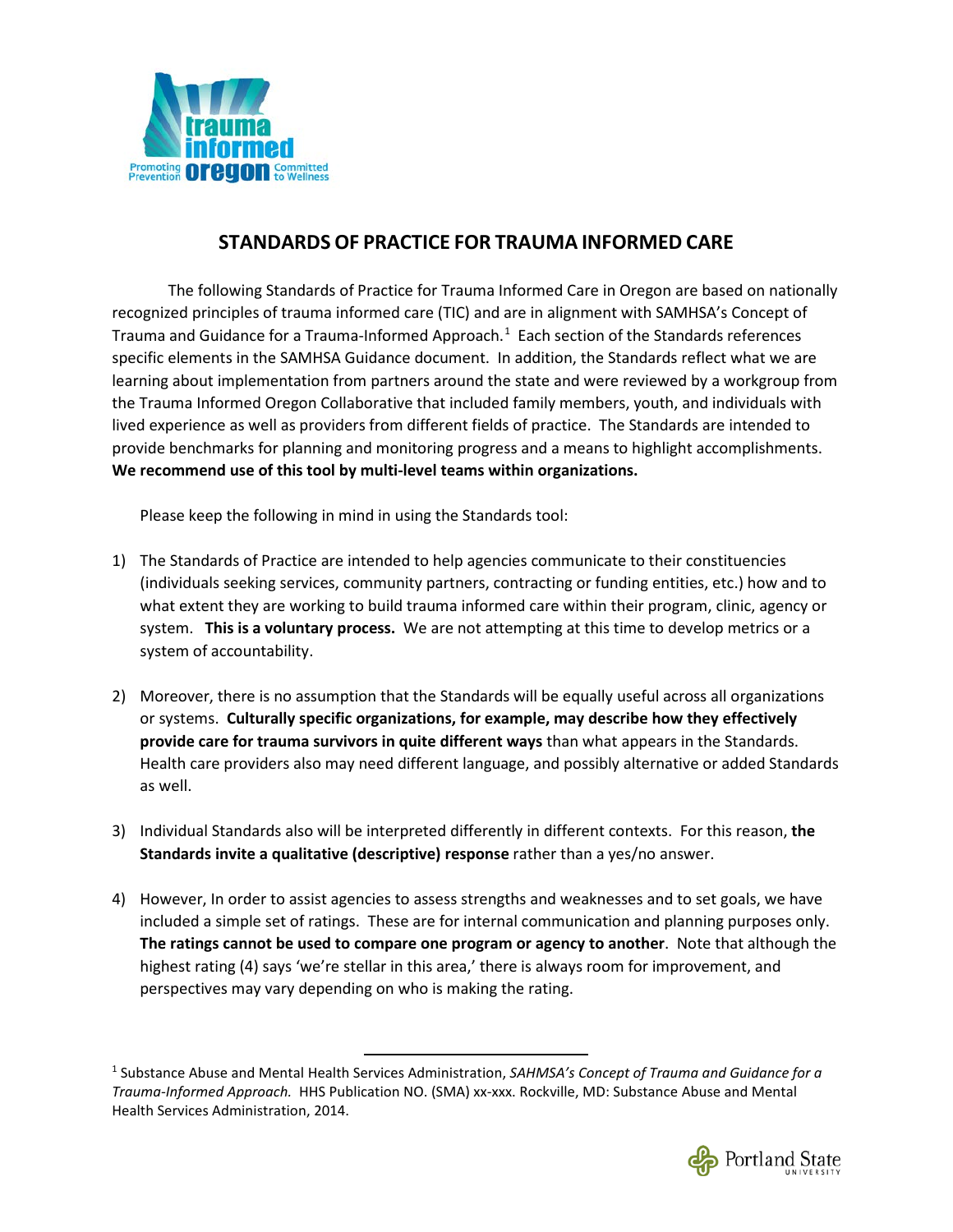- 5) **There is no expectation that an agency or program will be able to respond affirmatively to every item listed.** We hope the Standards will support planning and ongoing quality improvement. Furthermore, **agencies may be doing any number of other things to create trauma informed care** that we have not captured here. Space is provided for this additional information.
- 6) In using the Standards tool for planning, **it may be helpful to summarize the self-ratings into areas of strength and areas where work is needed** and to consider whether to build on existing strengths (moving ratings from a 2 or 3 to a 4, for example) or to address significant gaps (areas where selfratings are low). In addition, **we strongly encourage efforts to address issues that affect the workforce as well as those that affect individuals seeking or receiving services** and to look for low cost/high impact opportunities.
- 7) Finally, **we recognize that the experience of individuals seeking services (and of the workforce as well) often comes down to personal interactions that reflect (or don't) sensitivity, respect, caring, transparency, an understanding of trauma, etc.** We are not able to capture the quality of those individual interactions in a set of agency-level Standards. We hope that procedures for inviting and using feedback, commitment to training, supervision, and the involvement of individuals with lived experience in the service system(s) will help fill in those gaps. And, again, we encourage the use of this tool to stimulate discussion that includes multiple perspectives and experiences.

The Standards of Practice will be reviewed annually, based on feedback from participating programs, agencies and systems.

###

For more information or to offer feedback on the Standards, contact: Diane K. Yatchmenoff, PhD [yatchmd@pdx.edu](mailto:yatchmd@pdx.edu) Or email: [info@traumainformedoregon.org](mailto:info@traumainformedoregon.org)

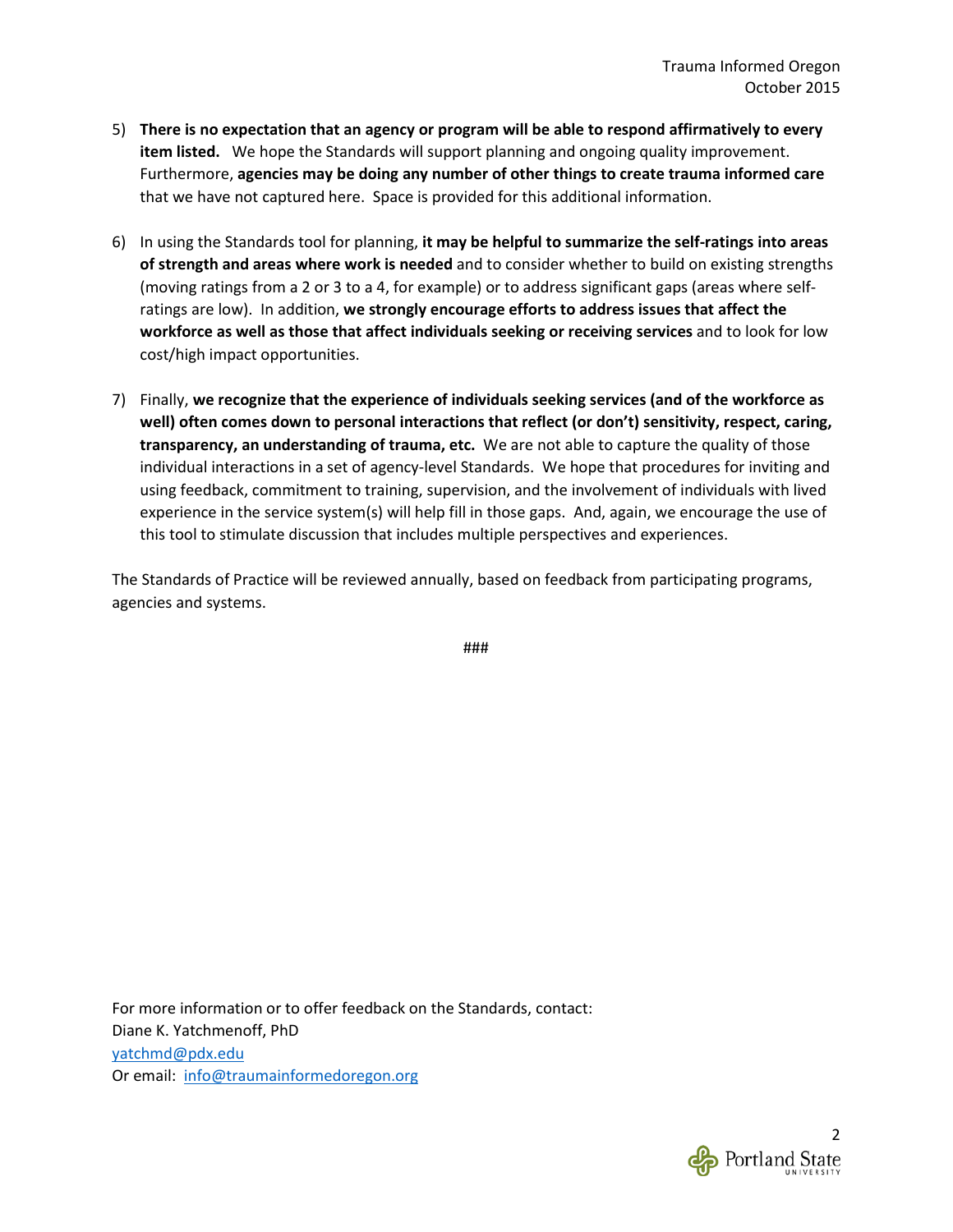## **STANDARDS OF PRACTICE FOR TRAUMA INFORMED CARE**

**I. Agency Commitment and Endorsement**. Agency leadership acknowledges that an understanding of the impact of trauma is central to effective service delivery and makes operational decisions accordingly [includes **Governance and Leadership, Policy, Finance** and aspects of **Engagement and Involvement\***].

| 1= we haven't started yet                | 2= we've done a little                                                                                                                                                                                                                                                            | 3= we've done quite a bit                                                           | 4= we're stellar! |                |   |   |  |
|------------------------------------------|-----------------------------------------------------------------------------------------------------------------------------------------------------------------------------------------------------------------------------------------------------------------------------------|-------------------------------------------------------------------------------------|-------------------|----------------|---|---|--|
|                                          | Ia. Leadership team (including administration and governance) has received<br>information/training on trauma and trauma informed care.<br>Describe the process.                                                                                                                   |                                                                                     |                   |                |   |   |  |
| Describe or provide examples:            | Ib. Trauma Informed Care appears as a core principle in agency policies, mission<br>statement, written program/service information.                                                                                                                                               |                                                                                     | $\mathbf{1}$      | $\overline{2}$ | 3 | 4 |  |
| in the organization.<br>What roles?      | Ic. Individuals with lived experience in your service system have leadership roles                                                                                                                                                                                                |                                                                                     | $\mathbf{1}$      | $\overline{2}$ | 3 | 4 |  |
| helpful/supportive staff, etc.           | service recipients related to trauma informed care, e.g., perceived safety,<br>welcoming environment, transparency, shared decision making,<br>Describe process. Examples of feedback and change(s) that resulted?                                                                | Id. There is a process in place for regular feedback and suggestions from staff and | $\mathbf{1}$      | $\overline{2}$ | 3 | 4 |  |
| individuals/families receiving services. | Ie. Decisions about changes in policy, practices, procedures, and personnel are<br>made in a way that minimizes negative impact on workforce and on<br>How do you achieve this? What processes are in place?                                                                      |                                                                                     | $\mathbf{1}$      | $\overline{2}$ | 3 | 4 |  |
|                                          | If. Agency budget reflects a commitment to trauma informed care (e.g.,<br>resources for specialized training, flexible funding for staff wellness, peer<br>specialists, staff time to coordinate or serve on workgroup, etc.).<br>How is this commitment reflected in the budget? |                                                                                     | $\mathbf{1}$      | $\overline{2}$ | 3 | 4 |  |
|                                          | Ig. Agency-wide workforce wellness program is in place.<br>Describe the program. How many staff participate?                                                                                                                                                                      |                                                                                     | $\mathbf{1}$      | $\overline{2}$ | 3 | 4 |  |
|                                          | Ih. The organization has made a commitment to diversity and equity within the<br>organization and with the population served.<br>How is this reflected in policy and practice?                                                                                                    |                                                                                     | $\mathbf{1}$      | $\overline{2}$ | 3 | 4 |  |

\*Substance Abuse and Mental Health Services Administration, *SAHMSA's Concept of Trauma and Guidance for a Trauma-*3 *Informed Approach.* HHS Publication NO. (SMA) xx-xxx. Rockville, MD: Substance Abuse and Mental Health Services Administration, 2014

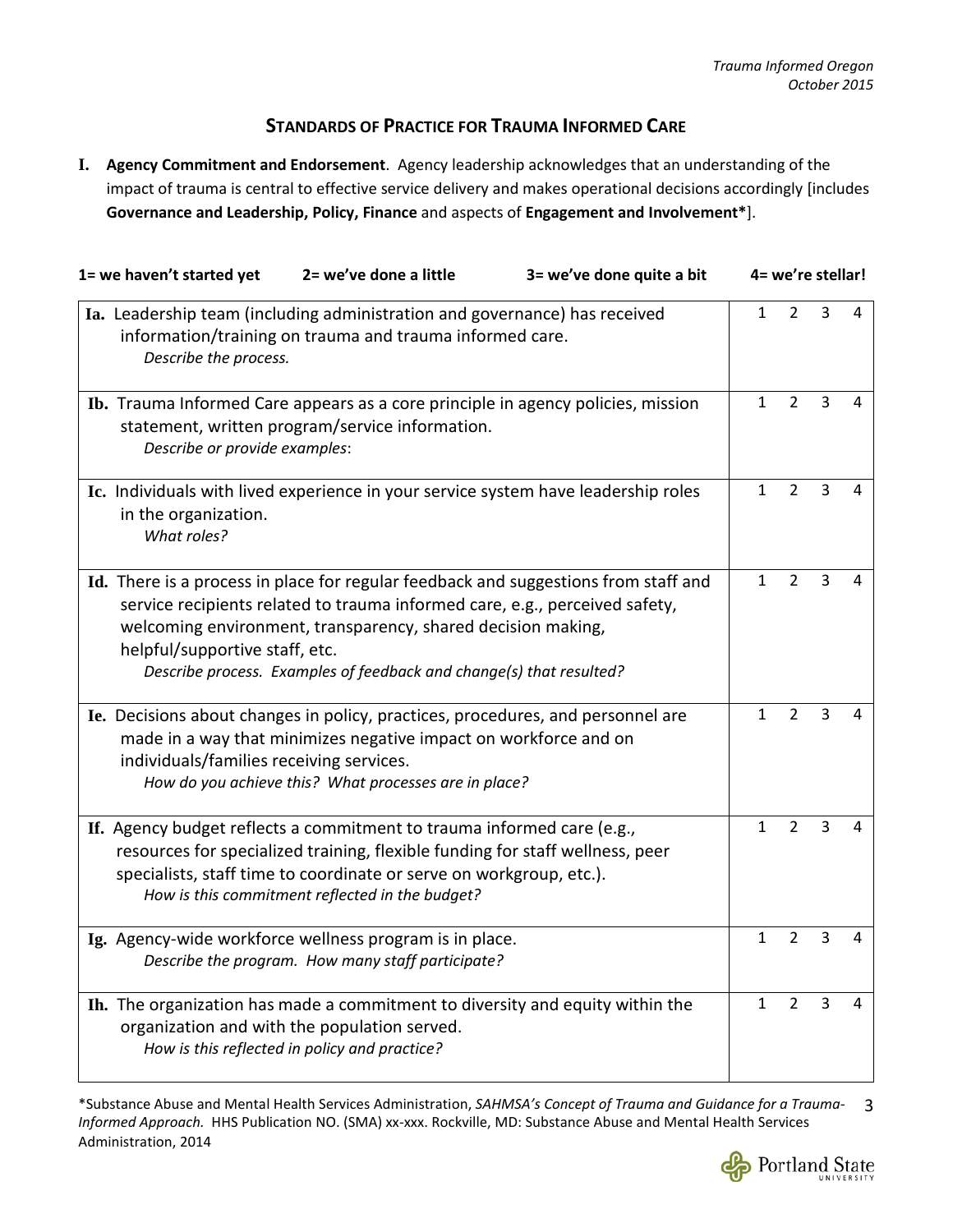**II. Environment and Safety.** There is demonstrated commitment to creating a welcoming environment and minimizing and/or responding to perceived challenges to safety [includes **Physical Safety**, aspects of **Engagement\***].

| 1= we haven't started yet                             | 2= we've done a little                                                                                                                                                                                                                   | 3= we've done quite a bit                                                      |              | 4= we're stellar! |                |   |
|-------------------------------------------------------|------------------------------------------------------------------------------------------------------------------------------------------------------------------------------------------------------------------------------------------|--------------------------------------------------------------------------------|--------------|-------------------|----------------|---|
| receiving services.<br>changes were made as a result? | IIa. Physical space (external environment, exits and entrances, waiting room,<br>offices, halls, lighting, restrooms, etc.) has been reviewed (see NOTE below)<br>What was the process? Who was involved? When did this last occur? What | for actual and perceived safety concerns that may affect staff and individuals | $\mathbf{1}$ | $\overline{2}$    | 3              | 4 |
| access to water, etc.                                 | IIb. Physical environment has been reviewed for 'welcoming' quality, e.g.,<br>cleanliness, odor, color, furniture (in good repair and arranged for comfort),<br>What changes have been implemented?                                      |                                                                                | $\mathbf{1}$ | $\overline{2}$    | 3              | 4 |
| Describe modifications made.                          | IIc. Physical environment has been reviewed for cultural responsiveness.                                                                                                                                                                 |                                                                                | $\mathbf{1}$ | $\overline{2}$    | 3              | 4 |
| practice self-care.<br>Describe.                      | IId. There is a designated 'safe space' (permanent or temporary) for staff to                                                                                                                                                            |                                                                                | $\mathbf{1}$ | $\overline{2}$    | $\overline{3}$ | 4 |
|                                                       | IIe. Physical safety and crisis protocols for staff and for individuals receiving<br>services are in place and are regularly practiced.                                                                                                  | What's the protocol? How do you ensure information is available when needed?   | $\mathbf{1}$ | $\overline{2}$    | $\overline{3}$ | 4 |
| protocols.<br>What was the process?                   | IIf. Individuals who have received services from the agency have helped develop<br>and/or have reviewed decisions about physical environment and/or safety                                                                               |                                                                                | $\mathbf{1}$ | $\overline{2}$    | $\overline{3}$ | 4 |
|                                                       | IIg. There is a process in place to hear and respond to safety concerns that arise.<br>Describe the process and how it is trauma informed.                                                                                               |                                                                                | 1            | $\overline{2}$    | $\overline{3}$ | 4 |

**NOTE:** The term 'reviewed' can mean many things. Please consider, throughout this document, who was involved in the process of reviewing aspects of the physical environment or practices/policies, and what perspectives were represented.

\*Substance Abuse and Mental Health Services Administration, *SAHMSA's Concept of Trauma and Guidance for a Trauma-*4 *Informed Approach.* HHS Publication NO. (SMA) xx-xxx. Rockville, MD: Substance Abuse and Mental Health Services Administration, 2014

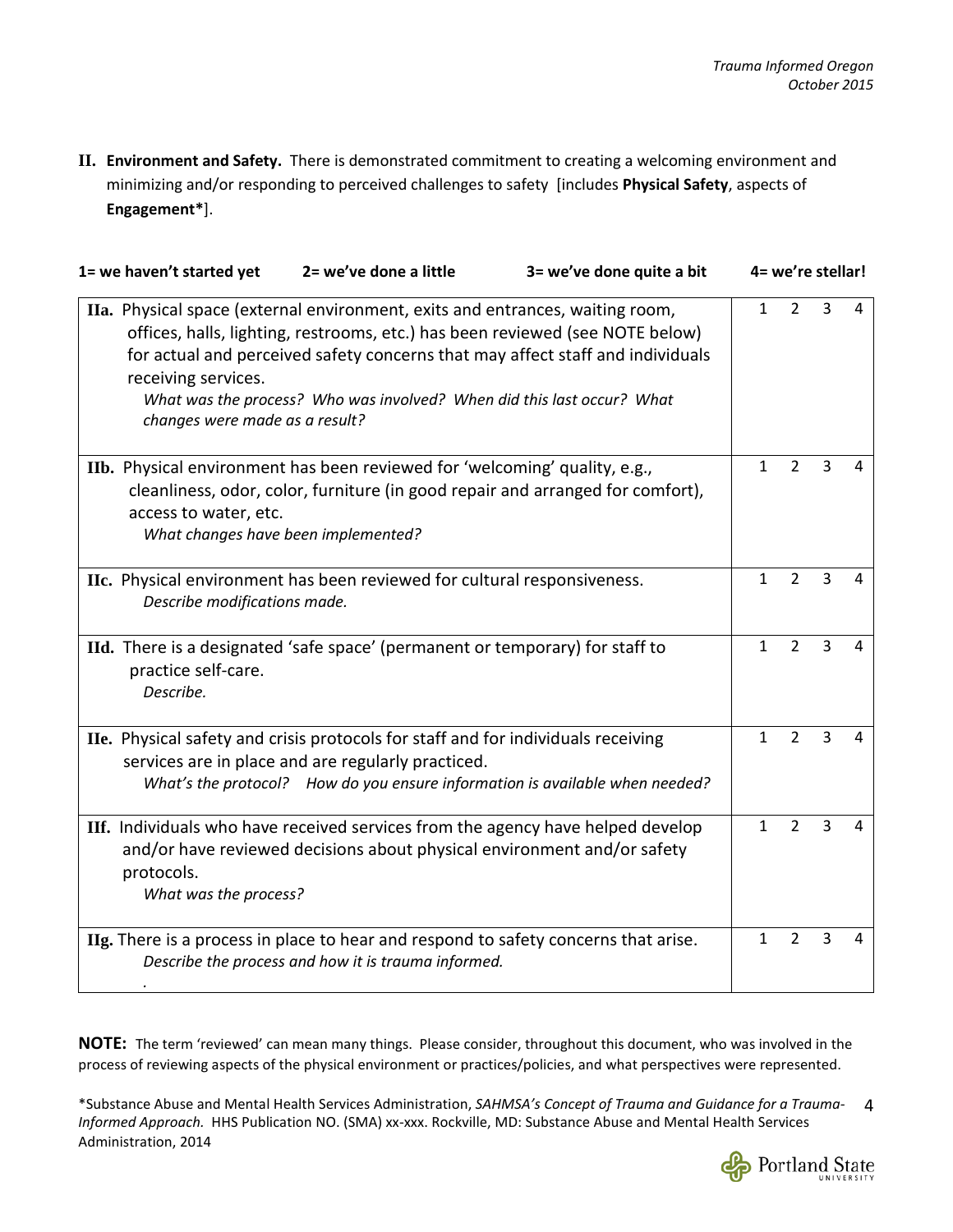**III. Workforce Development.** Human Resource policies and practices reflect a commitment to trauma informed care for staff and the population served [includes **Training, Hiring and Onboarding, Supervision, Personnel Policies\***].

| 1= we haven't started yet                                      |                                                                                                                                                                                                                                                                                                                                                                                                                                                                                                         | 2= we've done a little                                                                                                                                                                              | 3= we've done quite a bit                                                     |              | 4= we're stellar! |   |   |
|----------------------------------------------------------------|---------------------------------------------------------------------------------------------------------------------------------------------------------------------------------------------------------------------------------------------------------------------------------------------------------------------------------------------------------------------------------------------------------------------------------------------------------------------------------------------------------|-----------------------------------------------------------------------------------------------------------------------------------------------------------------------------------------------------|-------------------------------------------------------------------------------|--------------|-------------------|---|---|
| <b>Training</b><br>service staff.<br>$\circ$<br>$\circ$        |                                                                                                                                                                                                                                                                                                                                                                                                                                                                                                         | IIIa. Employees have received core training in Trauma Informed Care. Check the<br>The Adverse Childhood Experiences study _<br>The prevalence and impact of trauma on individuals in our agency ___ | content that staff has had: A= all staff; M = management/admin; DS= direct    | $\mathbf{1}$ | $\overline{2}$    | 3 | 4 |
| $\circ$<br>$\circ$<br>$\circ$<br>$\circ$<br>$\circ$<br>$\circ$ | The neurobiology of trauma<br>Issues of power and oppression related to the experience of trauma<br>Historical oppression; intergenerational trauma<br>Principles and implementation of Trauma Informed Care_<br>The role and benefits of peer support services_<br>Trauma in the workforce; secondary trauma___<br>If you provide (or make available) more in-depth training, please describe.<br>Other trauma-related training regularly offered/required (including on<br>trauma specific services)? |                                                                                                                                                                                                     |                                                                               |              |                   |   |   |
|                                                                | training delivered, by whom?                                                                                                                                                                                                                                                                                                                                                                                                                                                                            | IIIb. Core training is offered at least annually.<br>Which modules? How frequently? How many staff attend? How is annual                                                                            |                                                                               | $\mathbf{1}$ | $\overline{2}$    | 3 | 4 |
|                                                                | (e.g., de-escalation training).<br>participated?                                                                                                                                                                                                                                                                                                                                                                                                                                                        | IIIc. Training is provided on supporting, managing, and responding to reactivity                                                                                                                    | Describe. How often is this training offered and to whom? How many staff have | $\mathbf{1}$ | $\overline{2}$    | 3 | 4 |
|                                                                | How? What is the current status?                                                                                                                                                                                                                                                                                                                                                                                                                                                                        | IIId. Organization is building internal capacity to ensure that ongoing training<br>and education for staff on trauma informed care is available.                                                   |                                                                               | $\mathbf{1}$ | $\overline{2}$    | 3 | 4 |
|                                                                |                                                                                                                                                                                                                                                                                                                                                                                                                                                                                                         | IIIe. Alternative opportunities for staff to learn about TIC (e.g., webinars or<br>videos, community events) are offered regularly.<br>Examples? How many staff have utilized?                      |                                                                               | $\mathbf{1}$ | $\overline{2}$    | 3 | 4 |

\*Substance Abuse and Mental Health Services Administration, *SAHMSA's Concept of Trauma and Guidance for a Trauma-*5 *Informed Approach.* HHS Publication NO. (SMA) xx-xxx. Rockville, MD: Substance Abuse and Mental Health Services Administration, 2014

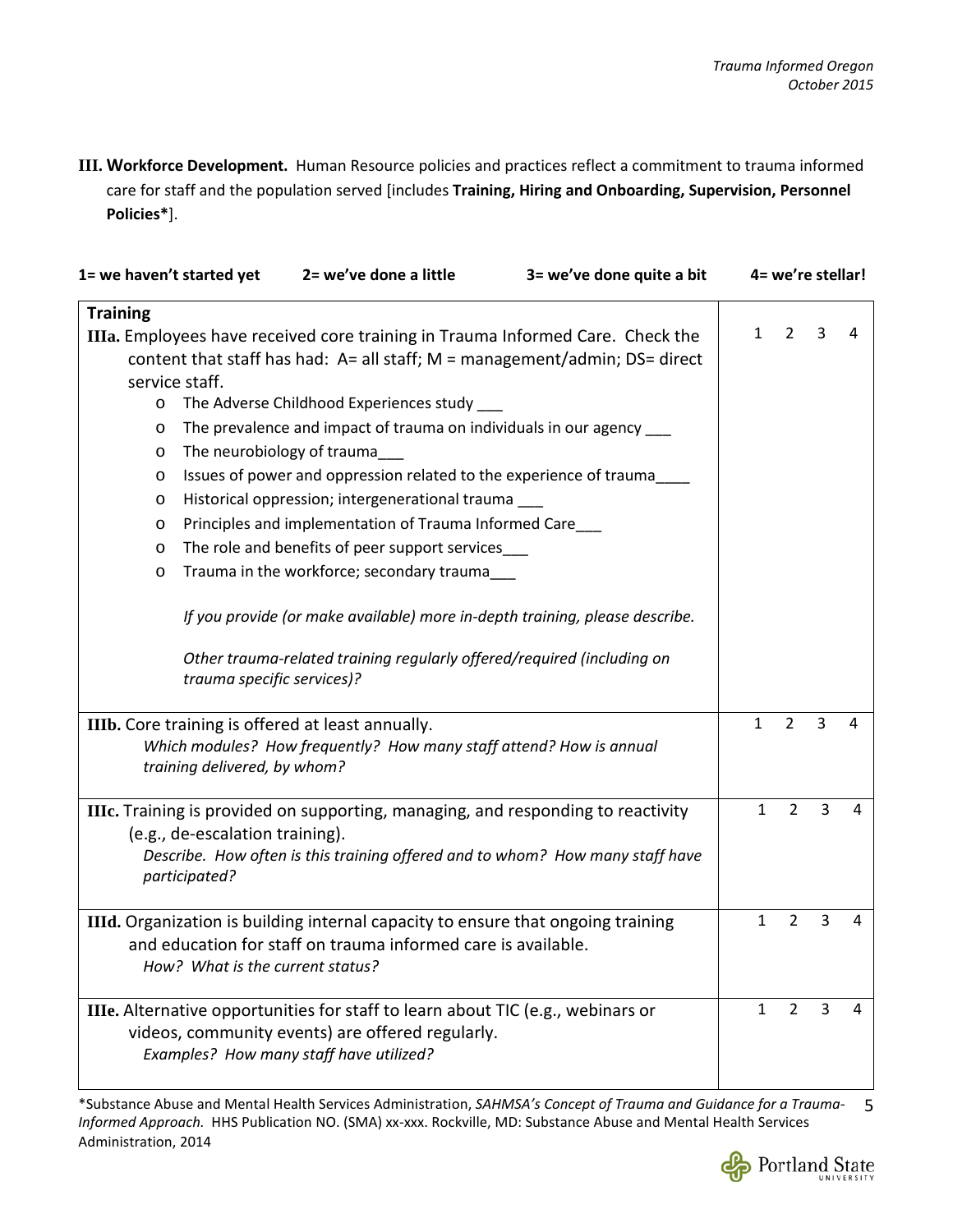| <b>Hiring and Onboarding Practices</b>                                                                                                                                                                                                                                                      |              |                |   |   |
|---------------------------------------------------------------------------------------------------------------------------------------------------------------------------------------------------------------------------------------------------------------------------------------------|--------------|----------------|---|---|
| <b>IIIf.</b> Screening and interviewing protocols include applicant's understanding and<br>prior experience/training regarding the prevalence and impact of trauma<br>and the nature of trauma informed care.<br>What questions are asked during the interview process? How do you gauge an | 1            | 2              | 3 | 4 |
| applicant's ability to respond in a trauma-sensitive way to the individuals you<br>serve (some organizations are hiring for 'warmth and emotional intelligence')?                                                                                                                           |              |                |   |   |
| <b>IIIg.</b> Individuals with lived experience of our service system participate in the<br>hiring process.<br>How? How is their feedback utilized?                                                                                                                                          | $\mathbf{1}$ | $\overline{2}$ | 3 | 4 |
| IIIh. New employee orientation and training includes the core principles of<br>trauma informed care and affirms the agency's commitment to ongoing<br>trauma awareness and education for staff.<br>Describe.                                                                                | $\mathbf{1}$ | $\overline{2}$ | 3 | 4 |
| <b>Supervision and Support</b><br>IIIi. Staff receives regularly scheduled supervision.<br>Which staff? How often does this process happen?                                                                                                                                                 | $\mathbf{1}$ | $\overline{2}$ | 3 | 4 |
| <b>IIIj.</b> Peer Support personnel, whether contracted or on staff, also receive regular<br>support and guidance.<br>What is the process?                                                                                                                                                  | $\mathbf{1}$ | $\overline{2}$ | 3 | 4 |
| IIIk. Supervision includes discussion of staff care and wellness.<br>Describe or provide example.                                                                                                                                                                                           | $\mathbf{1}$ | $\overline{2}$ | 3 | 4 |
| IIII. Supervision includes learning and application of knowledge about Trauma<br>and TIC.<br>Example of how this happens?                                                                                                                                                                   | $\mathbf{1}$ | $\overline{2}$ | 3 | 4 |
| IIIm. Supervisors have had training/consultation on supervising for TIC.<br>When and how does this occur?                                                                                                                                                                                   | $\mathbf{1}$ | $\overline{2}$ | 3 | 4 |
| IIIn. Performance reviews expect increased awareness, understanding and<br>practice skills related to trauma informed care.<br>Describe.                                                                                                                                                    | $\mathbf{1}$ | $\overline{2}$ | 3 | 4 |
| IIIo. Supervisors and staff can explain personnel policies; disciplinary actions<br>reflect principles of transparency, predictability, and inclusiveness insofar as<br>possible, given legal or contractual considerations.<br>Examples of how this is ensured?                            | $\mathbf{1}$ | $\overline{2}$ | 3 | 4 |

\*Substance Abuse and Mental Health Services Administration, *SAHMSA's Concept of Trauma and Guidance for a Trauma-*6 *Informed Approach.* HHS Publication NO. (SMA) xx-xxx. Rockville, MD: Substance Abuse and Mental Health Services Administration, 2014

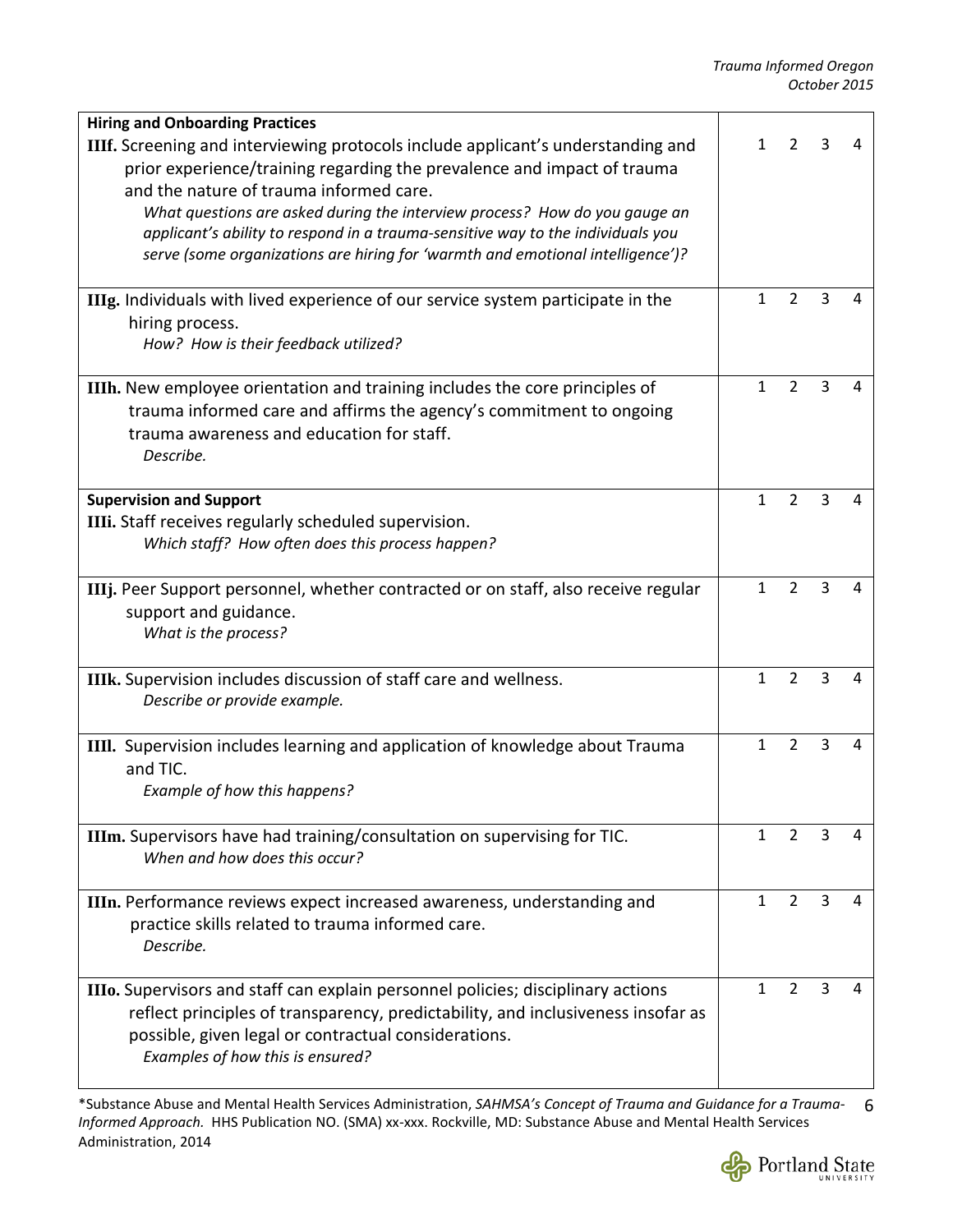**IV. Services and Service Delivery.** Service delivery reflects a commitment to trauma informed practice [including activities related to **Screening, Assessment, Treatment Services, Peer Support, Cross-Sector** work and aspects of **Engagement and Involvement** of those receiving services\*].

| 1= we haven't started yet                                                                                                                                                                                                                                             | 2= we've done a little                                                                                                                                                                                                                                                       | 3= we've done quite a bit |              | 4= we're stellar! |                |   |
|-----------------------------------------------------------------------------------------------------------------------------------------------------------------------------------------------------------------------------------------------------------------------|------------------------------------------------------------------------------------------------------------------------------------------------------------------------------------------------------------------------------------------------------------------------------|---------------------------|--------------|-------------------|----------------|---|
| IVa. The first point of contact is as welcoming and engaging as possible for<br>individuals seeking support or services. This includes reducing distress<br>related to referral, self-referral, intake, etc.<br>Describe or provide examples of how this is achieved. | $\mathbf{1}$                                                                                                                                                                                                                                                                 | 2                         | 3            | 4                 |                |   |
| engagement and involvement.<br>script or coaching for staff?                                                                                                                                                                                                          | IVb. Intake and all direct service staff are able to talk with individuals seeking<br>services about the prevalence and impact of trauma and how it can affect<br>How is this information delivered in a trauma informed way? Do you have a                                  |                           | $\mathbf{1}$ | $\overline{2}$    | 3              | 4 |
|                                                                                                                                                                                                                                                                       | IVc. Direct service staff understand the heightened risk of suicide for trauma<br>survivors and are able to respond appropriately and get appropriate help.<br>What is the protocol? What ensures that staff are able to implement?                                          |                           | 1            | $\overline{2}$    | $\overline{3}$ | 4 |
| or entering services.                                                                                                                                                                                                                                                 | IVd. Intake forms and processes have been reviewed and modified to reduce<br>unnecessary detail that might be triggering to individuals who are seeking<br>What has been modified to improve the intake process for the consumer?                                            |                           | $\mathbf{1}$ | $\overline{2}$    | $\overline{3}$ | 4 |
| for concerns/complaints.                                                                                                                                                                                                                                              | IVe. Agency has written easy-to-read documentation for staff and service<br>recipients that explain core services, key rules and policies, and process<br>Describe or provide documentation. How it is available in the agency?<br>Note if service recipients have reviewed. |                           | 1            | $\overline{2}$    | 3              | 4 |
| of trauma and its impact.<br>changes?                                                                                                                                                                                                                                 | IVf. Policies related to treatment services (cancellations, no-shows, other rules)<br>have been reviewed and modified as needed to reflect an understanding<br>What was the review process used? What has happened as a result of these                                      |                           | $\mathbf{1}$ | $\overline{2}$    | 3              | 4 |

\*Substance Abuse and Mental Health Services Administration, *SAHMSA's Concept of Trauma and Guidance for a Trauma-*7 *Informed Approach.* HHS Publication NO. (SMA) xx-xxx. Rockville, MD: Substance Abuse and Mental Health Services Administration, 2014

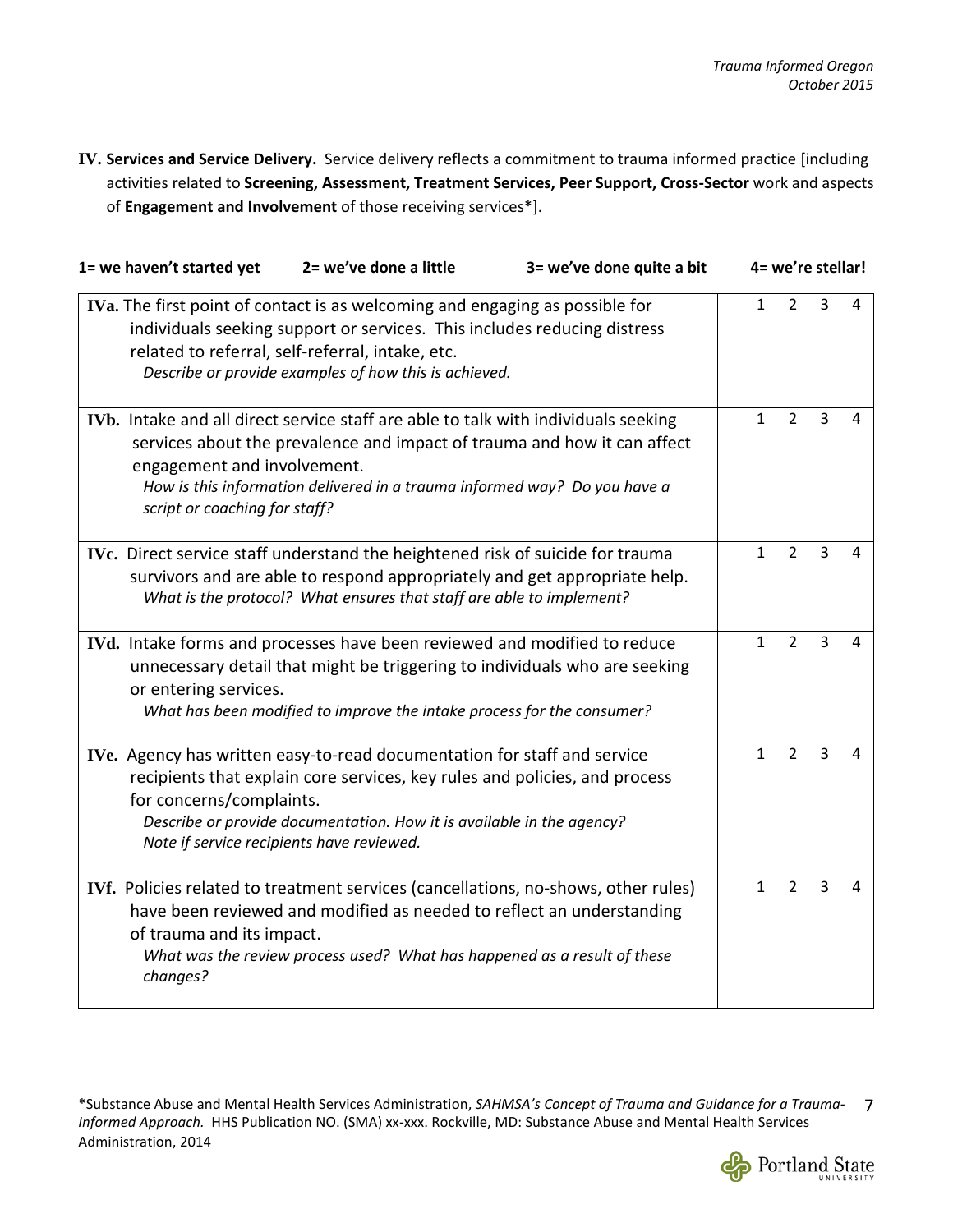| IVg. Individuals receiving services have the opportunity to provide<br>input/feedback and/or to grieve policies that affect them.<br>What is the process or structure for this to happen?<br>How is the process trauma informed?                                              | 1            | $\overline{2}$ | 3 |   |
|-------------------------------------------------------------------------------------------------------------------------------------------------------------------------------------------------------------------------------------------------------------------------------|--------------|----------------|---|---|
| IVh. In organizations providing direct service, the importance of the primary<br>relationship is recognized and supported through policy and practice.<br>How do you work towards continuity of care?                                                                         | $\mathbf{1}$ | 2              | 3 | 4 |
| IVi. In organizations providing direct service, trauma specific services are<br>offered, preferably reflecting promising or best practices.<br>What services are offered?                                                                                                     | $\mathbf{1}$ | $\overline{2}$ | 3 | 4 |
| IVj. In organizations not providing direct services, staff has up-to-date<br>informed providers and services.<br>How do you ensure this information is available and used?                                                                                                    | $\mathbf{1}$ | $\overline{2}$ | 3 | 4 |
| IVk. Peer support is available and routinely offered to clients.<br>If yes, what services are offered? What is the role of peers in the organization<br>(paid staff, volunteer)?                                                                                              | $\mathbf{1}$ | $\overline{2}$ | 3 | 4 |
| IVI. Individuals receiving services are not terminated without notice and direct<br>contact (unless precluded by circumstances).<br>How do you ensure this? What's the protocol?                                                                                              | 1            | $\overline{2}$ | 3 | Δ |
| <b>Cross-Sector Collaboration</b><br>IVm. Agency is working with community partners and/or other systems to<br>develop common trauma informed protocols and procedures.<br>Describe efforts and progress in this area, including any shared or cross-training<br>that occurs. | $\mathbf{1}$ | $\overline{2}$ | 3 |   |